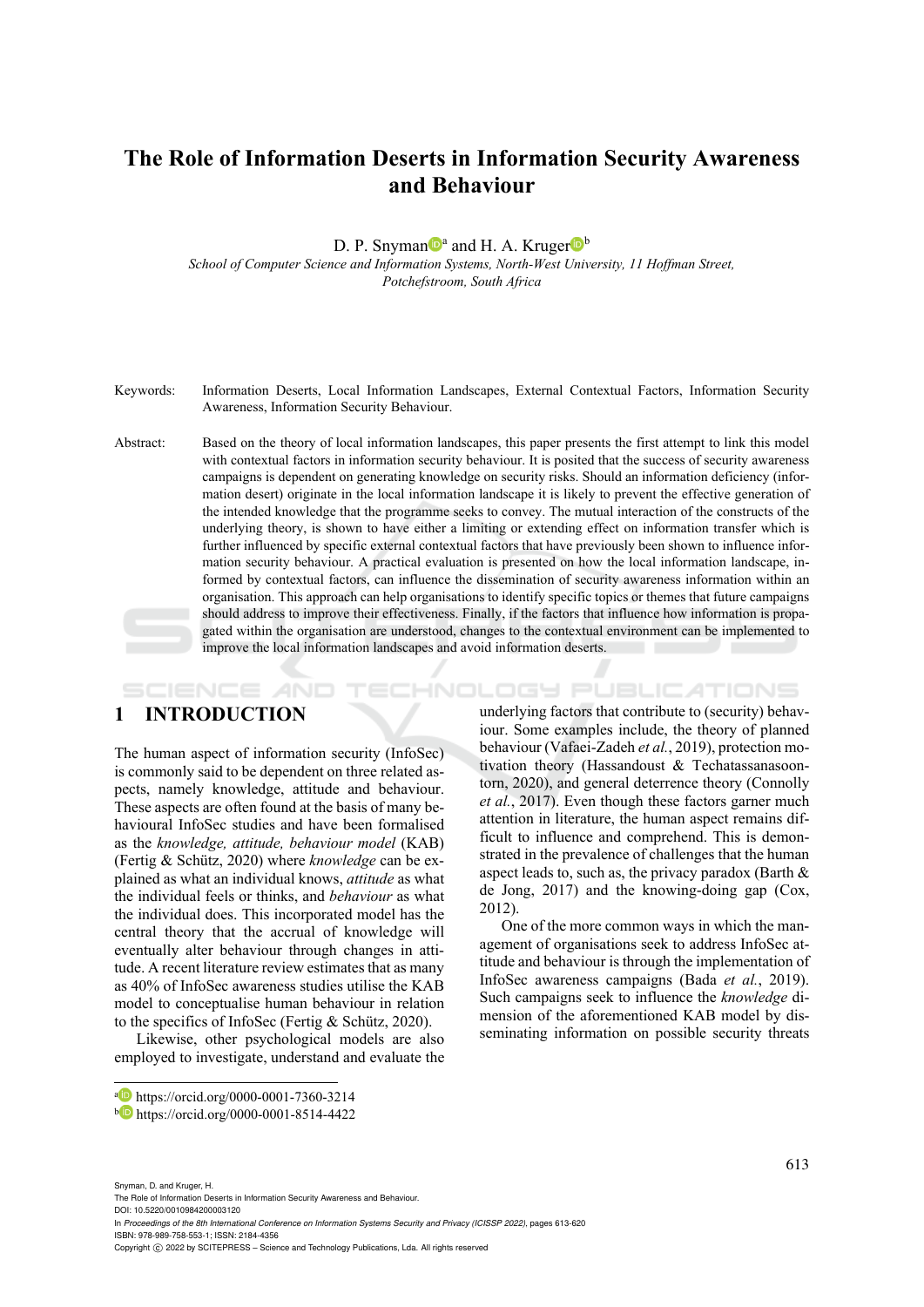and how to act preventively or how to act when a security breach has already occurred. The prevalence of such campaigns would suggest that they are an effective way to address the human aspect of InfoSec. However, simply employing awareness campaigns is of little value if management does not realize that there are also certain factors and information accessibility issues that can influence the success of such a campaign (Bada *et al.*, 2019).

Lee and Butler (2019) developed a theory on *local information landscapes*. They showed that so-called *information deserts* are created where inequality exists in the access that different people or groups have to information, i.e. the information landscape is locally barren and devoid of information. These information deserts then have a significant impact on the dissemination of knowledge and have the potential to limit it and render it ineffective. Snyman and Kruger (2021) have also shown that it is important to consider other external factors that influence InfoSec behaviour and knowledge acquisition, specifically from the frame of reference of an individual's InfoSec self-efficacy and the influence of external factors thereon.

The aim of this paper is, therefore, firstly to show how local information landscapes and information deserts, as conceptualised by Lee and Butler (2019) in the general sense, also apply more specifically to InfoSec awareness. Secondly, a strong connection exists between local information landscapes and information deserts and external contextual factors in security behaviour and that the mutual influence should be considered when seeking to evaluate and address security behaviour.

This paper contributes to the existing literature by being the first study to link local information landscapes (and information deserts) and external contextual factors to InfoSec awareness and behaviour. Furthermore, it contributes new theoretical constructs, i.e. the mapping of local information landscapes to external contextual factors, to consider in the field of behavioural InfoSec.

The remainder of the paper is structured as follows: In Section 2, a brief explanation is presented on the related literature, specifically what information deserts, as proposed by Lee and Butler (2019), are and how they are relevant in the context of InfoSec. This will be followed by an abridged overview of extrinsic factors in InfoSec and how information deserts and external factors can be combined in a single model. Section 3 is then employed to provide an illustrative example of the application of this model in a realworld scenario to evaluate InfoSec. A discussion is presented on the implications of this research in Section 4, and the paper is concluded in Section 5.

### **2 RELATED LITERATURE**

### **2.1 Information Deserts**

The availability of information is a crucial aspect of decision-making (Diesch *et al.*, 2020). People need appropriate and relevant information to make the right decisions and to engage in desirable behaviour – this is also true in the area of InfoSec, where instruments such as security awareness campaigns (Jaeger & Eckhardt, 2021), and InfoSec policies (Alotaibi *et al.*, 2019) are employed to provide the required information to users or employees. A large number of studies concerning the importance of knowledge and knowledge management is regularly conducted (Abubakar *et al.*, 2019) and one of the popular topics in this area is related to the digital divide where people are dependent on the availability of technology to obtain information (Cross, 2019). Information providers, such as libraries, also play an essential role in making information available, and an example of a recent study related to information provision can be found in Zhou (2021).

An aspect of information delivery that has recently attracted attention is the notion of local information landscapes (Savolainen, 2021). A local information landscape originates at a community level and leads to the manifestation of so-called information deserts (Lee & Butler, 2019), which causes information inequality where people within a community do not have the same access to information. This section presents an introductory overview of local information landscapes and the resulting information deserts. The discussion, which is based on the work of Lee and Butler (2019), will make use of InfoSec examples to show the relevance of information deserts in InfoSec behaviour.

#### **2.1.1 Local Information Landscapes**

The development of a local information landscape theory by Lee and Butler (2019) was based on an extensive review of other models and theories related to information access and behaviour. Due to the page limitation of this paper, the background to the theory will be omitted and only the final model will be introduced. Interested readers are referred to the work of Lee and Butler (2019) for an in-depth discussion of local information landscapes.

They argue that the interplay between *people, space, technology* and *information* should be understood. Their model suggests that information (or knowledge) is embedded in people, space and technology in a material form. Each of these components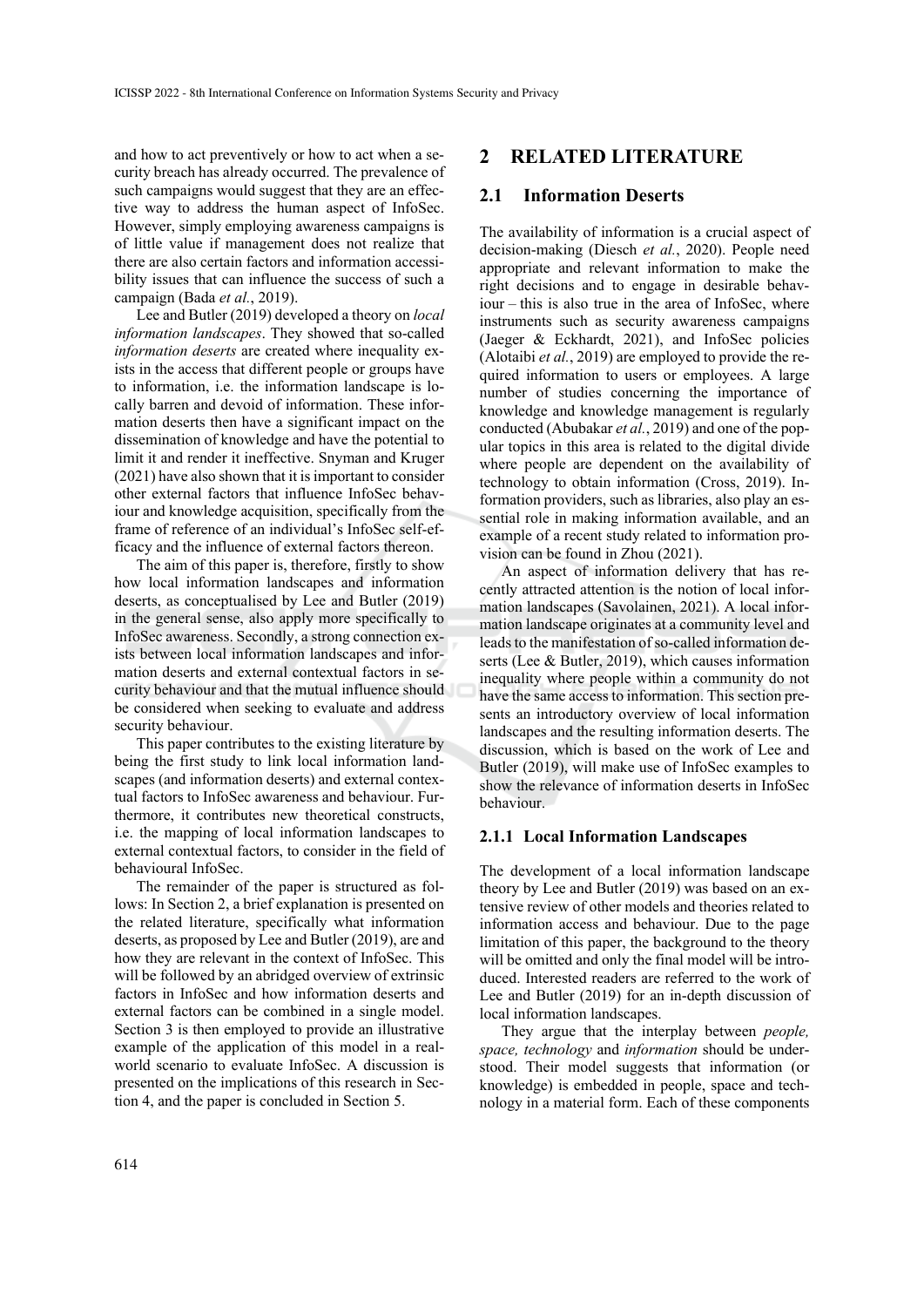then extends or limits the capacity and capability of another, and it is this interplay of the components that comprises a local information landscape. The model is graphically presented in Figure 1.



Figure 1: Local information landscape (Lee & Butler, 2019).

The (local) information provision process, as shown in Figure 1, can be described in any of the following ways. Information is provided to a technological infrastructure (e.g. social media such as the use of a website to announce InfoSec measures); to a physical space (e.g. a poster to promote new InfoSec measures); and to a social system (e.g. notifying a group of people/employees/users about a new InfoSec policy). Furthermore, it should be noted that the components also have specific features such as scale and complexity. For example, the space component may be a physically small space vs a large space; the technological component may be a simple social media technique vs a more complex technique; and the people component may be a small group of people vs a complex social community. Characteristics like these will then impact the permanence or impermanence of information – e.g. small groups of people may tend to forget about certain information.

#### **2.1.2 Information Deserts**

Analogue to the existing notions of data deserts (scarcity of data in technical systems) and food deserts (inequalities in food resources), Lee and Butler (2019) use the concept of information desert to describe the theoretical implication of a local information landscape. They define an information desert as:

*"… structural and material states of local information landscapes that are pre- or necessary conditions of community-level information inequality"*  (Lee & Butler, 2019:110)

Examples of information deserts may include the following:

*– Different sources that may fragment local information*: Organisational strategies or the type of information may (unintentionally) cause information deserts. For example, information about a new InfoSec policy may be announced on an organisation's website. However, the same information may not be available on departmental web pages. From an employee's perspective, not all information is available to the employee community unless all information resources are regularly verified for new information. This is an example of information embedded in different technical structures (the technology component of the local information landscape).

*– The temporary nature of local information*: In some cases, information may be transferred verbally – word-of-mouth distribution of information is an example. New InfoSec rules and guidelines may be provided by means of word-of-mouth which means that not everybody will receive the information, and furthermore, word-of-mouth information tends to be forgotten after a while. The information then no longer exists and is not accessible. Inaccessible information may create another form of an information desert and refers to the people component of the local information landscape.

*– A lack of components*: A lack of infrastructure or space used in the local information process may also create information deserts. For example, to influence InfoSec behaviour, organisations regularly use posters or bulletin boards to create an awareness of InfoSec risks. If these physical spatial entities are absent, people may find it hard to obtain specific information. This is an example where the space component of the local information landscape is limited.

The following section will present a cursory overview of extrinsic factors in general how these factors relate to InfoSec awareness and behaviour.

# **2.2 Extrinsic Factors in Information Security**

Snyman and Kruger (2021) identified that contextual factors could play an influential role in InfoSec behaviour. They argued that the context within which security behaviour is performed has an impact on the eventual outcome of the behaviour. Based on the work of Kirova and Thanh (2019), they identified five situational variables that can influence security behaviour and that these dimensional characteristics (i.e. contextual factors) can be used to describe the environments that inform security behaviour:

*– Physical milieu*: These are the tangible aspects of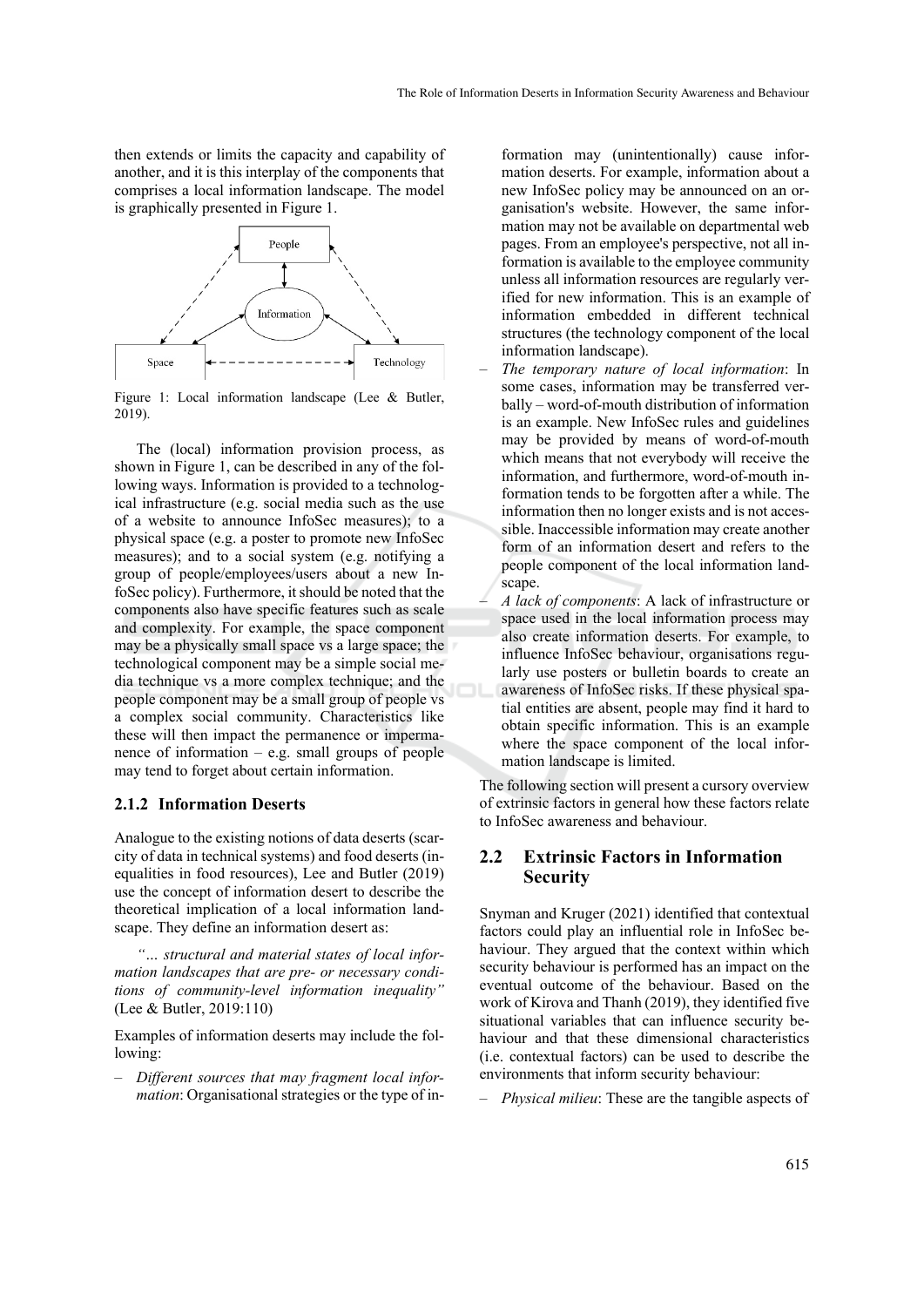an environment in which an individual finds themself. The physical surroundings are mainly experienced via the senses but also include information about the specific geographical location.

- *Social milieu*: Individuals are very rarely in isolation. They are exposed to the behaviours and opinions of others and the interactions between people mutually inform their actions. In the present day, the social aspect can be even more pervasive if social networking platforms, such as Facebook or Twitter, are included in this definition.
- *Perspective of elapsed (or remaining) time*: The self-efficacy of individuals is argued to be influenced by their sense of elapsed or remaining time in which to complete tasks. Temporal aspects are also not limited to time that relates directly to the task at hand (e.g. the current time of day), but can even relate to arbitrary timelines such as the amount of time until a major holiday or his/her next birthday.
- *Individual intention*: The constraints that security tasks place on an individual will alter their motivations on how to approach the task. Their personal investment in the outcome is influenced by the specifics of whether they stand to gain personally from the task. This in turn, will again influence their eventual behaviour.
- *Individual predisposition*: The individual enters a consumer task with an existing state of mind or physical being. If an individual is experiencing physical or psychological discomfort, his/her behaviour may be impacted negatively. The antecedent state refers explicitly to the state that the individual finds themself in before the task initiates, i.e. there is a causal relationship of the state to the task. This is in contrast to a possible change in the state that is brought about while the task is being performed.

These dimensions can be employed to better understand the security behaviours that result from the environment and allow for the implementation of strategies to encourage or alter such behaviours for the **better** 

Snyman and Kruger (2021) further posited that, in the context of InfoSec, the contextual factors could be classified as being either intrinsic to the individual (i.e. being their internalised motivations, perspectives, and beliefs) or extrinsic and belonging to the environment (i.e. external factors that are imposed upon the individual).

There are two extrinsic contextual factors that they identify, namely the *physical milieu* and the *social milieu*. They further recognised that understanding these extrinsic factors are especially relevant in

the contemporary landscape of behavioural InfoSec research and can help understand how security behaviour is influenced by the environment.

Studies have been giving much attention to the intrinsic factors that influence InfoSec behaviour but, literature is sparse concerning the role that extrinsic factors (i.e. the environment) play in influencing behaviour (Wu *et al.*, 2019). To further contribute to addressing this gap in the literature, this research therefore focusses on the external contextual factors as identified by Snyman and Kruger (2021), namely the physical and social surroundings, leaving the remaining intrinsic factors (i.e. temporal perspective, task definition and antecedent state) for inclusion in future work.

The aforementioned link between knowledge, attitude, and behaviour and InfoSec have been well established in the literature (Fertig & Schütz, 2020). Furthermore, it was shown in the previous section that the occurrence of information deserts could have an impact on the way in which the knowledge-aspect of InfoSec awareness is conveyed through security awareness campaigns. Therefore, it stands to reason that a connection should exist between the external contextual factors that influence InfoSec behaviour and the occurrence of information deserts. Figure 2 shows a conceptual mapping of the two models.

The brief discussion on the external contextual factor of social milieu highlighted the interactions between people as being at its core. Similarly, the people facet of local information landscapes indicates that people play an important role in either extending the propagation and retention of information, or limiting it. The external contextual factors may help understand how information is passed between parties in the social milieu and how information and interactions may be altered or guided to encourage an extending effect in the local information landscape as to avoid information deserts that are detrimental to the ultimate goal of information rich communities.

The physical milieu, as an external contextual factor, in turn maps to the space and technology facets of local information landscapes. The physical environment was explained to be the corporeal surroundings in which an individual functions. This includes what is observable through the senses. The space facet of a local information landscape is similar in this regard and the technology facet can also be conceptualised as forming part of a physical milieu. The way in which spaces are laid out can have an extending or limiting effect on information transfer. For example, people who are physically removed from each other are less likely to pick up on latent social information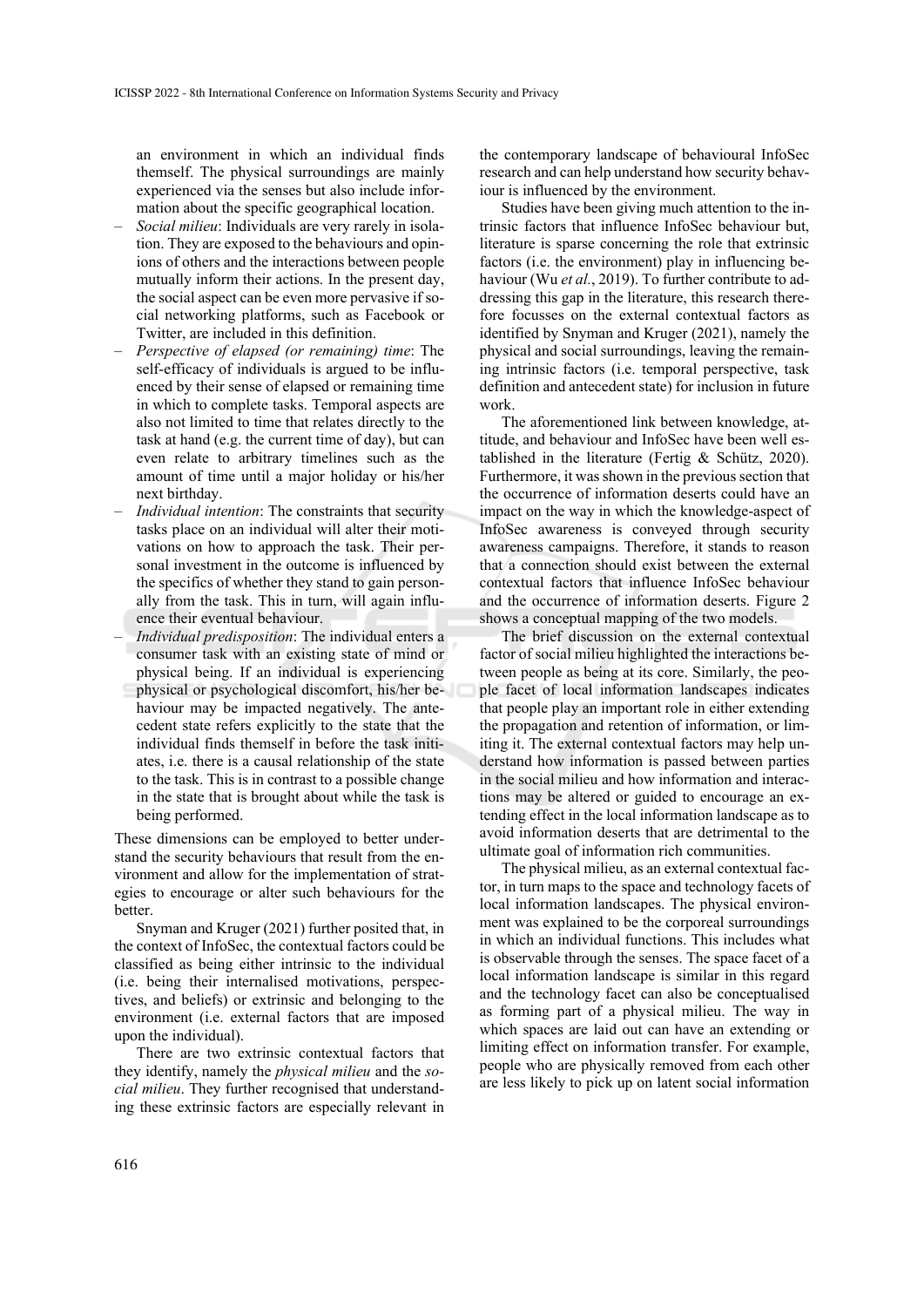cues that would become apparent through observation. The way in which spaces are laid out can have an extending or limiting effect on information transfer. For example, people who are physically removed from each other are less likely to pick up on latent social information cues that would become apparent through observation. The way in which spaces are laid out can have an extending or limiting effect on information transfer.



Figure 2: Conceptual mapping of local information landscapes to external contextual factors.

For example, people who are physically removed from each other are less likely to pick up on latent social information cues that would become apparent through observation. In the same way, flyers and posters in the immediate vicinity of a person will typically be noticed and read and information will be extended by it. Technology can have a physical manifestation in the form of digital devices, systems, and processes that provide access to information and communication. Access to the technology, being either in person or remotely, will once more extend the local information landscape.

Finally, the intersection of the social and the physical milieu is synonymous with the interplay between

people, space, and technology that eventually determines information. By actively managing the physical aspects and being cognisant of the ways in which the social sphere functions, extending effects may be achieved in all the facets of the local information landscape to realise oases of information and awareness, instead of information deserts.

The following section presents a practical illustration of how the theoretical concepts of external contextual factors and local information landscapes can be practically applied to assess InfoSec awareness as a precursor for behaviour.

# **3 PRACTICAL ILLUSTRATION**

To illustrate practically the possible influence of local information landscapes and the associated information deserts in InfoSec awareness, the results of an earlier study will be used. In a research project on collective InfoSec behaviour, Snyman and Kruger (2021) have shown how seven external contextual factors that influence security behaviour, as identified by Kirova and Thanh (2019), play a significant role in the ultimate security behaviour of participants. The study was conducted at a utility company, and 63 employees took part in the survey conducted in the earlier study. As part of the organisational policies, employees typically receive in-house security training from time to time. These respondents included a mix of management, contractors and permanent staff. In this paper, the survey itself is not used directly, but the contextual meta-information is used to provide an illustrative example.

The seven detailed factors are presented in Table 1 on the following page. The aim is to indicate in the second column of Table 1 how these factors can be evaluated through the lens of a local information landscape (as the guiding theory) and the associated possible information deserts by highlighting the limiting or extending effect of the three components described in Section 2. It is also possible that factors that have an extending effect in one context might have a limiting effect in another. Therefore, the interpretation of such an analysis should be specific to the context in which it was applied and should preferably be repeated on a per-company basis.

The results as shown in Table 1, indicate that four out of the seven factors will have a positive and extending effect on the information process. In contrast, the other three had a general limiting effect with an associated risk of creating information deserts. It is interesting to note that, when the interplay of the three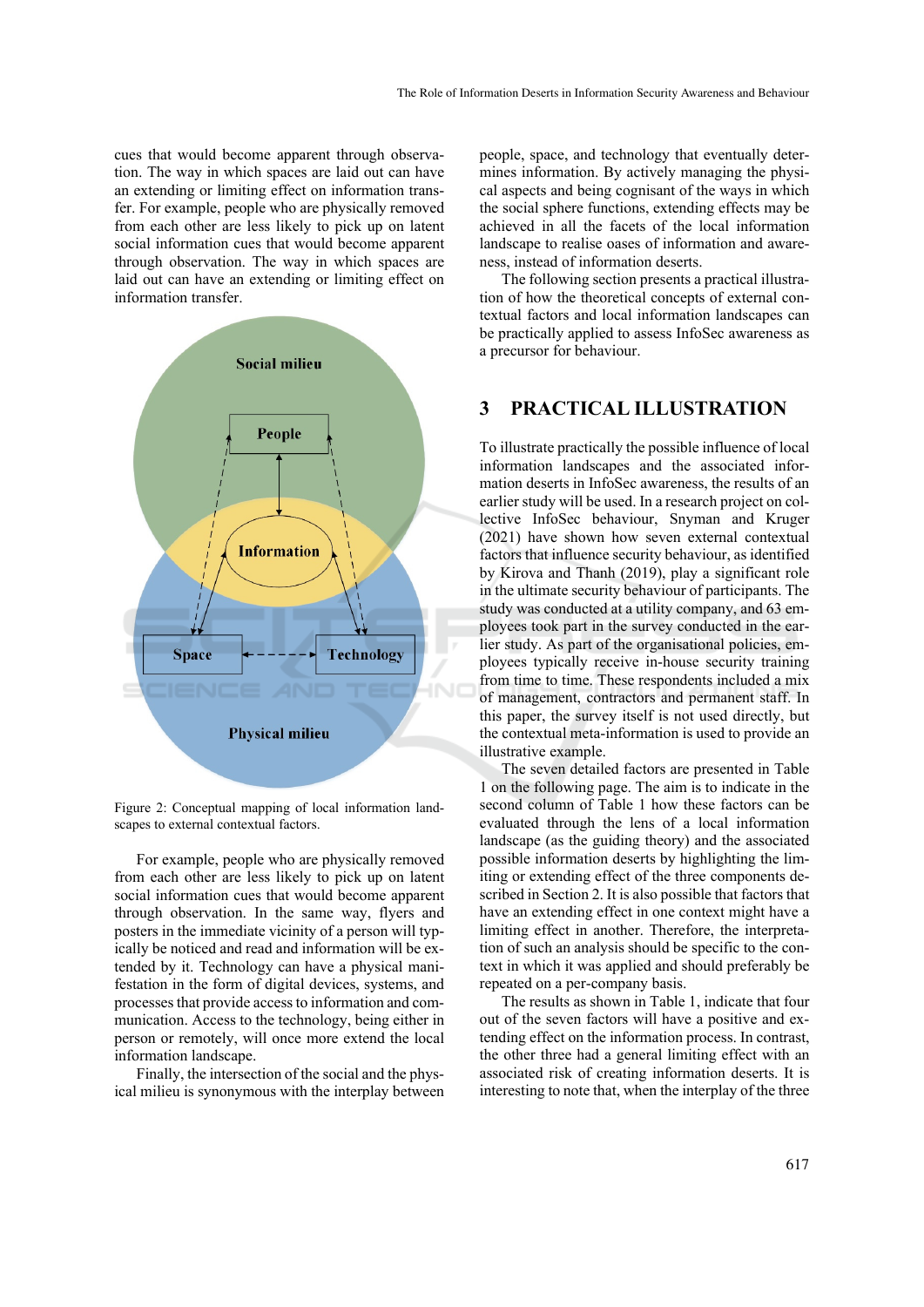components of the information landscape is evaluated, a best practice principle such as, for example, limited access to systems and processes may cause an information desert with a risk of information inequality. Conversely, although adhering to governing policies (often viewed as red tape) may be experienced as a hindrance, the interplay between the local information landscape components appears to affect the information process positively. A brief discussion and reflection will be presented in the next section.

# **4 REFLECTION**

In the preceding section, it was shown how local information landscapes, framed by specific external contextual factors, can be used to evaluate whether InfoSec awareness is promoted or hindered, i.e. an information desert is present. Where an information desert is identified, management can introduce changes to the contexts that hinder the effective dissemination of information. By reflecting on the components of the local information landscape and determining which component has a limiting effect on information, the relevant contextual factor, as mapped in Figure 2, can be addressed and altered to effect a more desirable outcome for InfoSec awareness and ultimately behaviour in the organisation.

Altering work area layouts, common, and private spaces, can be a simple, yet effective way to influence how people interact and how information is conveyed. Appealing to the senses of the individual in their environment can also help get the message across, e.g. appealing layouts of information leaflets, and better access to people, systems and processes.

However, deficiencies in the social milieu might be more challenging to address. When an information desert can be ascribed to perceptions and attitudes, management might consider the InfoSec culture at the organisation (Da Veiga & Martins, 2017). A prevailing culture can prove challenging to alter because of how ingrained the culture is in the everyday functioning of the people in the organisation. Security behaviours will have been established over time and the awareness that precedes behaviour will have been guided by security policy and compliance. In this case, information deserts could lead to a bad culture with unwanted practices.

Evaluating the three components of a local information landscape can help provide a more holistic view of the underlying culture and allow decision and policymakers' insight into how the current state of the culture can be improved.

However, more importantly, the attitudes of the organisation members will have been moulded by social interactions and observations. The local information landscape now extends past the regular notion of information as being fixed and factual, and leaves room for interpretation and feelings.

This is especially important when awareness programmes teach good practices, but negative attitudes and unwanted behaviours can be observed. These example behaviours can override the awareness that an individual has and lead to paradoxical situations where behaviours contradict known best practices.

Another social issue to note is that members of the organisation can become weary of awareness campaigns. People who have become security fatigued due to constant or excessive training reach a point of satiety after which further training is no longer effective (Furnell & Thomson, 2009). An information desert can originate with a limiting effect on information transfer. By evaluating this information desert and identifying which elements have a limiting effect on the information transfer, awareness programmes can be focused and concise to pinpoint specific issues. Furthermore, in the case of security fatigue, a change in strategy can also be advisable, e.g. switching from active security training (seminars, online training, etc.) to a passive means of communicating security hygiene such as posters or occasional emails. This can once again be linked to the physical milieu in which training occurs.

From this discussion, it becomes clear that basing InfoSec awareness on knowledge alone is not enough and that the contextual factors and information landscapes have an assured impact on how knowledge is transferred and in the success of how the knowledge is eventually applied.

# **5 CONCLUSIONS**

This paper introduced the notion of information deserts and local information landscapes in InfoSec awareness and behaviour. The original aim of this paper was presented in Section 1 and is subsequently revisited here:

*Firstly, to show how local information landscapes and information deserts apply to InfoSec awareness;*  Local information landscapes were shown to be relevant for InfoSec awareness. Awareness is based on knowledge, which is highly dependent on effective information transfer. Where aspects of the local information landscape have a limiting effect on security awareness, information deserts may develop. This is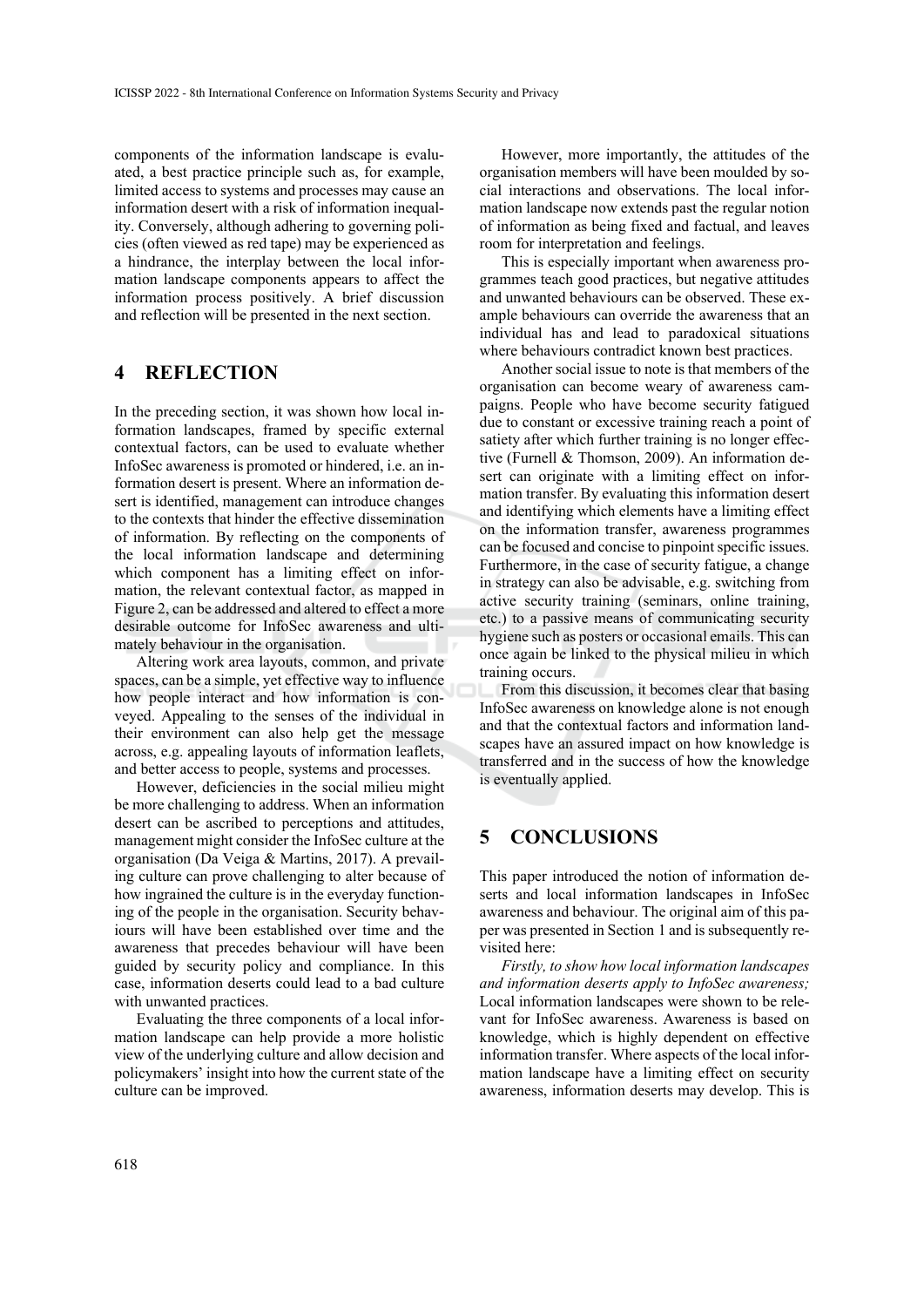| Factors in InfoSec behaviour (Kirova and<br><b>Thanh, 2019)</b>                                                                                                                                                                                                                                                                                                                                                                                   | Assessing the impact of the local information landscape on security awareness                                                                                                                                                                                                                                                                                                                                                                                                                                                                                                                                                                                                                                                      |
|---------------------------------------------------------------------------------------------------------------------------------------------------------------------------------------------------------------------------------------------------------------------------------------------------------------------------------------------------------------------------------------------------------------------------------------------------|------------------------------------------------------------------------------------------------------------------------------------------------------------------------------------------------------------------------------------------------------------------------------------------------------------------------------------------------------------------------------------------------------------------------------------------------------------------------------------------------------------------------------------------------------------------------------------------------------------------------------------------------------------------------------------------------------------------------------------|
| 1. Ease of access to systems, processes and<br>people<br>The place of work consists of workstations, cu-<br>bicles or offices. This implies that co-workers<br>are restricted from each other's private spaces.<br>The professional distance and privacy aspects<br>often limit information sharing with others. Ac-<br>cess to systems and processes is based on a<br>need-to-know principle and may prohibit secu-<br>rity information sharing. | People component: May have a limiting effect due to the inaccessibility of systems<br>and processes by everyone. Information may be transferred via a word-of-mouth pro-<br>cess which may increase the temporary nature of the information.<br>Technology component: This may have a limiting effect due to information that must<br>be distributed on various systems.<br>Space component: May have an extending effect. If workstations are arranged in an<br>open-plan setup, everybody may see or take notice of posters or physical bulletin<br>boards.<br>The general interplay between components of local information landscape: Neg-<br>ative limiting effect on security awareness; information desert might originate. |
| 2. Level of convenience associated with tasks<br>Everyday tasks may be subjected to red tape and<br>governing policies which some employees may<br>experience as a hindrance. The resulting tighter<br>control may assist with security information dis-<br>tribution.                                                                                                                                                                            | People component: May have an extending effect as everybody is notified of the<br>governing policies.<br>Technology component: May have an extending effect due to the importance of pol-<br>icies and the wide distribution of information.<br>Space component: May have a limiting effect. Infrastructure does not always exist to<br>transfer information to, for example, fieldworkers that work outdoors.<br>General interplay: Positive extending effect on security awareness.                                                                                                                                                                                                                                              |
| 3. Availability of technical expertise<br>Technical expertise in the organisation is typi-<br>cally concentrated (i.e. in an IT department) and<br>not readily accessible. This also implies a con-<br>centration of information.                                                                                                                                                                                                                 | People component: May have a limiting effect as information may not be regarded<br>as essential as, for example, governing policies and may not be announced to every-<br>body.<br>Technology component: May have an extending effect. IT departments have the<br>means and know-how to distribute information.<br>Space component: May have a limiting effect. Infrastructure does not always exist to<br>transfer information to, for example, fieldworkers that work outdoors.<br>General interplay: Negative limiting effect; information desert might originate.                                                                                                                                                              |
| 4. Presence of security controls<br>Formal (and compulsory) InfoSec training is<br>provided to employees.                                                                                                                                                                                                                                                                                                                                         | <b>People component:</b> May have an extending effect due to the control and management<br>of compulsory InfoSec training.<br>Technology component: May have an extending effect. Technology exists to inform<br>people of compulsory training.<br>Space component: May have an extending effect. Because the security training is<br>compulsory, information about the training is distributed by various means - this in-<br>cludes posters and bulletin boards for users not working with technology, e.g. outside<br>workers.<br>General interplay: Positive extending effect                                                                                                                                                  |
| 5. Organisational structure<br>Fixed organisational structures with clearly de-<br>fined roles and responsibilities exist. A noticea-<br>ble unidirectional balance of authority exists,<br>e.g. a manager influences a subordinate in a top-<br>down fashion.                                                                                                                                                                                    | People component: May have an extending effect as managers would make an-<br>nouncements to groups of people.<br><b>Technology component:</b> May have an extending effect as organisational structures<br>include technological infrastructure. May not be the case for outside/fieldworkers.<br><b>Space component:</b> May have a limiting effect as posters and physical billboards may<br>be confined to specific departments – general announcements may be missed.<br>The general interplay between components of local information landscape: Posi-<br>tive extending effect on security awareness.                                                                                                                        |
| 6. Limited presence of co-workers, family or<br>friends<br>People are exposed for limited times to co-<br>workers (only during working hours), family<br>(after hours and weekends) and friends (after<br>hours and weekends).                                                                                                                                                                                                                    | People component: May have a limiting effect due to limited exposure.<br><b>Technology component:</b> May have a limiting effect as technology may not be utilised<br>after hours.<br><b>Space component:</b> May have a limiting effect as physical infrastructure may not be<br>utilised after hours.<br>General interplay: Limiting effect on security awareness; information desert might<br>originate.                                                                                                                                                                                                                                                                                                                        |
| 7. Collective purpose and working with oth-<br>ers<br>Members of the organisation should have a col-<br>lective vision, i.e. for the organisation to be suc-<br>cessful. This vision guides their InfoSec behav-<br>iour and, by extension, security information dis-<br>tribution.                                                                                                                                                               | People component: May have an extending effect as information and announcements<br>are regularly made to all organisation members.<br>Technology component: May have an extending effect as collective information is<br>made available on all technological platforms. May not be the case for outside/field-<br>workers.<br>Space component: May have an extending effect. Important collective information<br>such as the company's vision is displayed on departmental notice boards and commu-<br>nal areas.<br>General interplay: Positive extending effect on security awareness.                                                                                                                                           |

Table 1: External factors in information security behaviour related to a local information landscape.